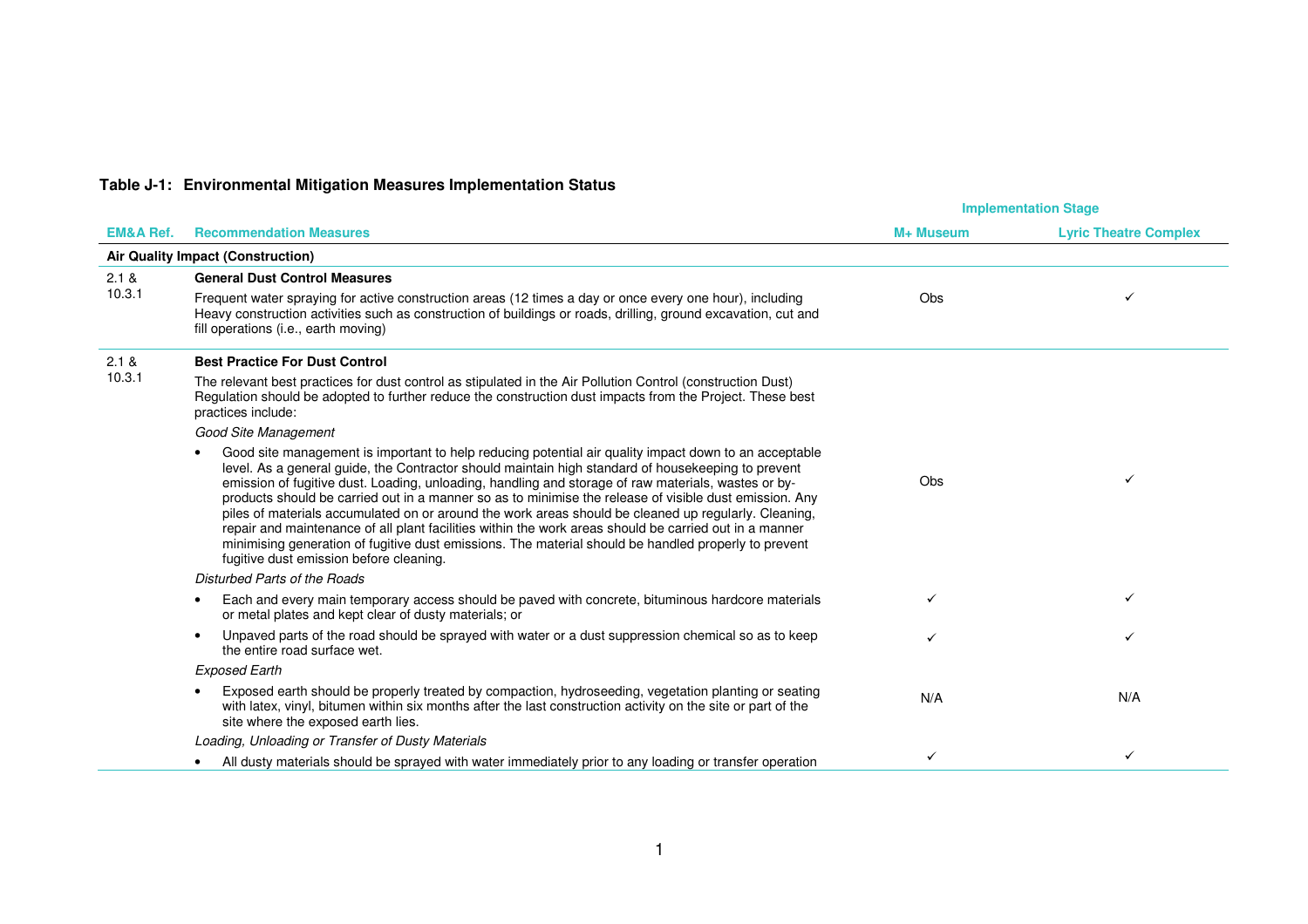|                      |                                                                                                                                                                                                                                                                                                             | <b>Implementation Stage</b> |                              |
|----------------------|-------------------------------------------------------------------------------------------------------------------------------------------------------------------------------------------------------------------------------------------------------------------------------------------------------------|-----------------------------|------------------------------|
| <b>EM&amp;A Ref.</b> | <b>Recommendation Measures</b>                                                                                                                                                                                                                                                                              | M+ Museum                   | <b>Lyric Theatre Complex</b> |
|                      | so as to keep the dusty material wet.                                                                                                                                                                                                                                                                       |                             |                              |
|                      | Debris Handling                                                                                                                                                                                                                                                                                             |                             |                              |
|                      | Any debris should be covered entirely by impervious sheeting or stored in a debris collection area<br>sheltered on the top and the three sides.                                                                                                                                                             |                             | ✓                            |
|                      | Before debris is dumped into a chute, water should be sprayed so that it remains wet when it is<br>$\bullet$<br>dumped.                                                                                                                                                                                     |                             |                              |
|                      | <b>Transport of Dusty Materials</b>                                                                                                                                                                                                                                                                         |                             |                              |
|                      | Vehicle used for transporting dusty materials/spoils should be covered with tarpaulin or similar<br>$\bullet$<br>material. The cover should extend over the edges of the sides and tailboards.                                                                                                              |                             |                              |
|                      | Wheel washing                                                                                                                                                                                                                                                                                               |                             |                              |
|                      | Vehicle wheel washing facilities should be provided at each construction site exit. Immediately before<br>$\bullet$<br>leaving the construction site, every vehicle should be washed to remove any dusty materials from its<br>body and wheels.                                                             |                             | ✓                            |
|                      | Use of vehicles                                                                                                                                                                                                                                                                                             |                             |                              |
|                      | The speed of the trucks within the site should be controlled to about 10km/hour in order to reduce<br>adverse dust impacts and secure the safe movement around the site.                                                                                                                                    |                             | ✓                            |
|                      | Immediately before leaving the construction site, every vehicle should be washed to remove any dusty<br>$\bullet$<br>materials from its body and wheels.                                                                                                                                                    | ✓                           |                              |
|                      | Where a vehicle leaving the construction site is carrying a load of dusty materials, the load should be<br>$\bullet$<br>covered entirely by clean impervious sheeting to ensure that the dusty materials do not leak from the<br>vehicle.                                                                   |                             |                              |
|                      | Site hoarding                                                                                                                                                                                                                                                                                               |                             |                              |
|                      | Where a site boundary adjoins a road, street, service lane or other area accessible to the public,<br>hoarding of not less than 2.4m high from ground level should be provided along the entire length of<br>that portion of the site boundary except for a site entrance or exit.                          |                             | ✓                            |
| 2.1 &<br>10.3.1      | Best Practicable Means for Cement Works (Concrete Batching Plant)                                                                                                                                                                                                                                           |                             |                              |
|                      | The relevant best practices for dust control as stipulated in the Guidance Note on the Best Practicable<br>Means for Cement Works (Concrete Batching Plant) BPM 3/2(93) should be followed and implemented to<br>further reduce the construction dust impacts of the Project. These best practices include: |                             |                              |
|                      | <b>Exhaust from Dust Arrestment Plant</b>                                                                                                                                                                                                                                                                   |                             |                              |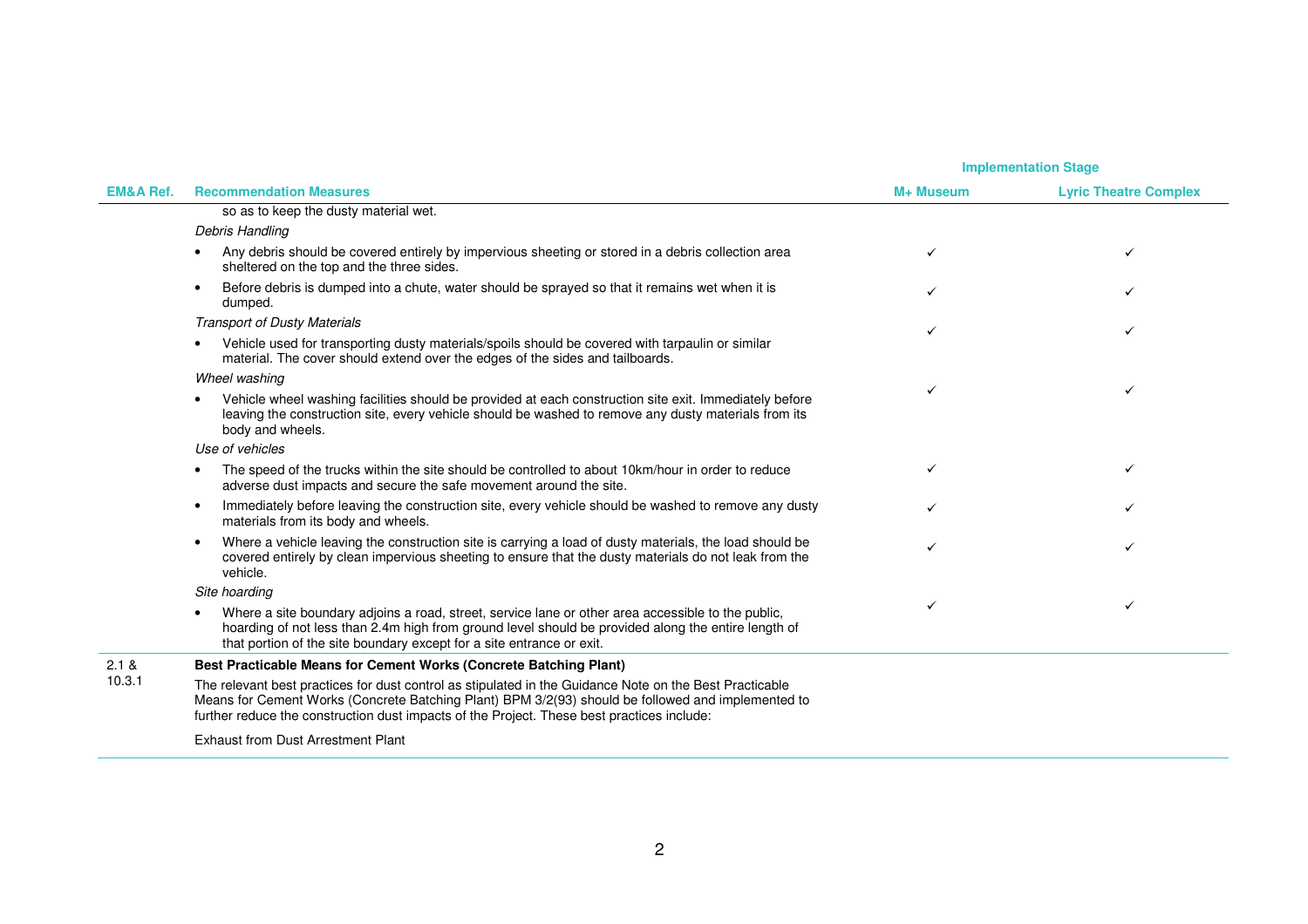|                      |                                                                                                                                                                                                                                                                                                                                     | <b>Implementation Stage</b> |                              |
|----------------------|-------------------------------------------------------------------------------------------------------------------------------------------------------------------------------------------------------------------------------------------------------------------------------------------------------------------------------------|-----------------------------|------------------------------|
| <b>EM&amp;A Ref.</b> | <b>Recommendation Measures</b>                                                                                                                                                                                                                                                                                                      | M+ Museum                   | <b>Lyric Theatre Complex</b> |
|                      | Wherever possible the final discharge point from particulate matter arrestment plant, where is not<br>$\bullet$<br>necessary to achieve dispersion from residual pollutants, should be at low level to minimise the effect<br>on the local community in the case of abnormal emissions and to facilitate maintenance and inspection | ✓                           | ✓                            |
|                      | <b>Emission Limits</b>                                                                                                                                                                                                                                                                                                              |                             |                              |
|                      | All emissions to air, other than steam or water vapour, shall be colourless and free from persistent mist<br>or smoke                                                                                                                                                                                                               |                             |                              |
|                      | Engineering Design/Technical Requirements                                                                                                                                                                                                                                                                                           |                             |                              |
|                      | As a general guidance, the loading, unloading, handling and storage of fuel, raw materials, products,<br>wastes or by-products should be carried out in a manner so as to prevent the release of visible dust<br>and/or other noxious or offensive emissions                                                                        |                             |                              |
|                      | Non-Road Mobile Machinery (NRMM):                                                                                                                                                                                                                                                                                                   |                             |                              |
|                      | All NRMMs operating on-site which are subject to emission control of Air Pollution Control (Non-road Mobile<br>Machinery) (Emission) Regulation are approved/exempted (as the case may be) and affixed with the<br>requisite approval/exemption labels.                                                                             |                             | ✓                            |
|                      | <b>Noise Impact (Construction)</b>                                                                                                                                                                                                                                                                                                  |                             |                              |
| 3.1 &                | <b>Good Site Practice</b>                                                                                                                                                                                                                                                                                                           |                             |                              |
| 10.4.1               | Good site practice and noise management can significantly reduce the impact of construction site activities<br>on nearby NSRs. The following package of measures should be followed during each phase of<br>construction:                                                                                                           |                             | ✓                            |
|                      | only well-maintained plant to be operated on-site and plant should be serviced regularly during the<br>construction works;                                                                                                                                                                                                          |                             |                              |
|                      | machines and plant that may be in intermittent use to be shut down between work periods or should be<br>throttled down to a minimum;                                                                                                                                                                                                |                             |                              |
|                      | plant known to emit noise strongly in one direction, should, where possible, be orientated to direct<br>noise away from the NSRs;                                                                                                                                                                                                   |                             |                              |
|                      | mobile plant should be sited as far away from NSRs as possible; and                                                                                                                                                                                                                                                                 |                             | ✓                            |
|                      | material stockpiles and other structures to be effectively utilised, where practicable, to screen noise<br>from on-site construction activities.                                                                                                                                                                                    | ✓                           | ✓                            |
| 3.1 &                | <b>Adoption of Quieter PME</b>                                                                                                                                                                                                                                                                                                      |                             |                              |
| 10.4.1               | The recommended quieter PME adopted in the assessment were taken from the EPD's QPME Inventory<br>and "Sound Power Levels of Other Commonly Used PME" are presented in Table 4.26 in the EIA report. It<br>should be noted that the silenced PME selected for assessment can be found in Hong Kong.                                 | N/A                         | N/A                          |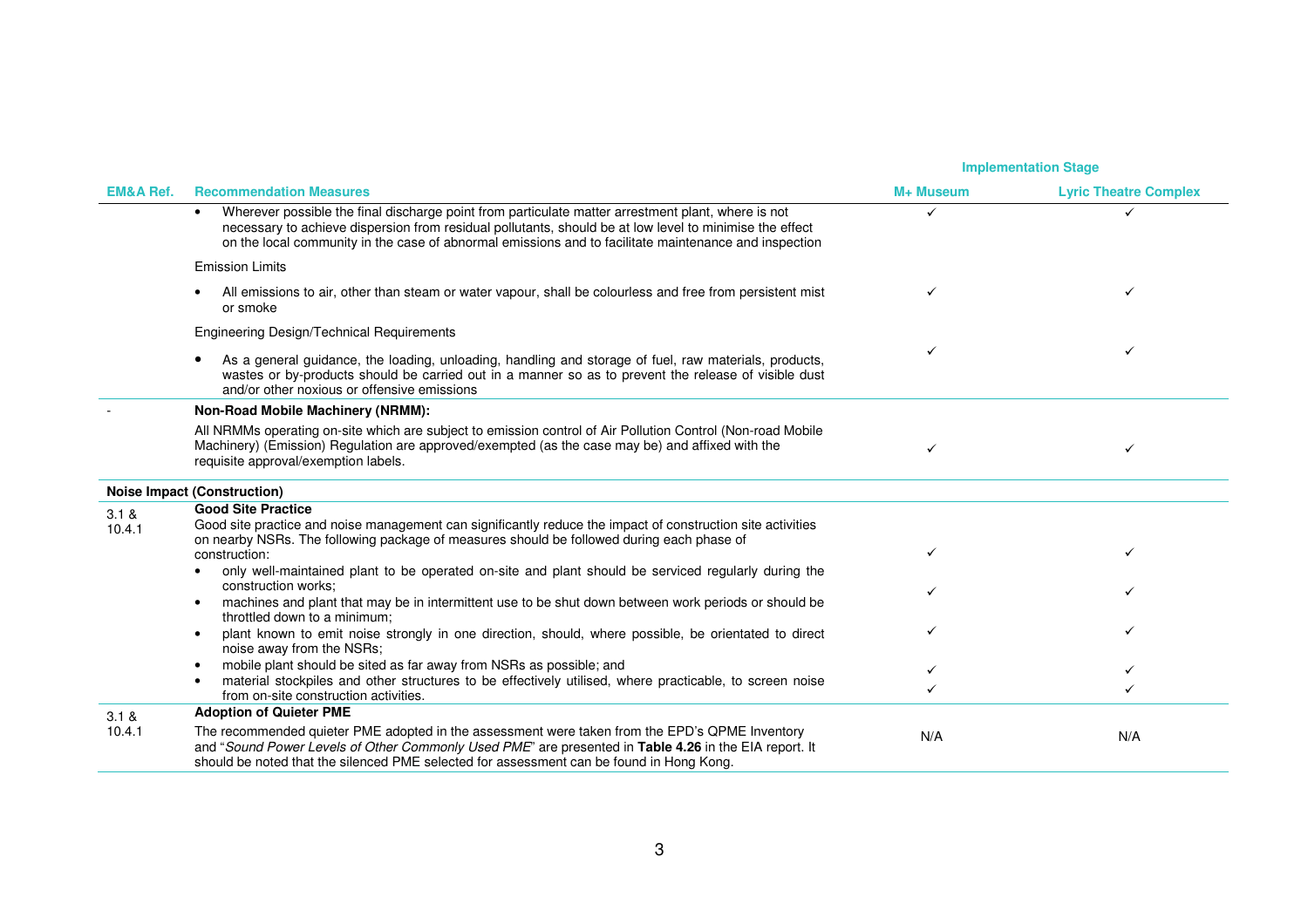|                      |                                                                                                                                                                                                                                                                                                                                                                                                                                                                                                                                                                                                                   | <b>Implementation Stage</b> |                              |
|----------------------|-------------------------------------------------------------------------------------------------------------------------------------------------------------------------------------------------------------------------------------------------------------------------------------------------------------------------------------------------------------------------------------------------------------------------------------------------------------------------------------------------------------------------------------------------------------------------------------------------------------------|-----------------------------|------------------------------|
| <b>EM&amp;A Ref.</b> | <b>Recommendation Measures</b>                                                                                                                                                                                                                                                                                                                                                                                                                                                                                                                                                                                    | M+ Museum                   | <b>Lyric Theatre Complex</b> |
| 3.1 &<br>10.4.1      | Use of Movable Noise Barriers<br>Movable noise barriers can be very effective in screening noise from particular items of plant when<br>constructing the Project. Noise barriers located along the active works area close to the noise generating<br>component of a PME could produce at least 10 dB(A) screening for stationary plant and 5 dB(A) for mobile<br>plant provided the direct line of sight between the PME and the NSRs is blocked.                                                                                                                                                                | ✓                           |                              |
| 3.1 &<br>10.4.1      | Use of Noise Enclosure/ Acoustic Shed<br>The use of noise enclosure or acoustic shed is to cover stationary PME such as air compressor and<br>concrete pump. With the adoption of the noise enclosure, the PME could be completely screened, and<br>noise reduction of 15 dB(A) can be achieved according to the EIAO Guidance Note No.9/2010.                                                                                                                                                                                                                                                                    | N/A                         | N/A                          |
| 3.1 &<br>10.4.1      | Use of Noise Insulating Fabric<br>Noise insulating fabric can also be adopted for certain PME (e.g. drill rig, pilling machine etc). The fabric<br>should be lapped such that there are no openings or gaps on the joints. According to the approved Tsim<br>Sha Tsui Station Northern Subway EIA report (AEIAR-127/2008), a noise reduction of 10 dB(A) can be<br>achieved for the PME lapped with the noise insulating fabric.                                                                                                                                                                                  | ✓                           | ✓                            |
| 3.1 &<br>10.4.1      | Scheduling of Construction Works outside School Examination Periods<br>During construction phase, the contractor should liaise with the educational institutions (including NSRs<br>LCS and CRGPS) to obtain the examination schedule and avoid the noisy construction activities during<br>school examination periods.                                                                                                                                                                                                                                                                                           | N/A                         | N/A                          |
|                      | <b>Water Quality Impact (Construction)</b>                                                                                                                                                                                                                                                                                                                                                                                                                                                                                                                                                                        |                             |                              |
| 4.1 &                | Construction site runoff and drainage                                                                                                                                                                                                                                                                                                                                                                                                                                                                                                                                                                             |                             |                              |
| 10.5.1               | The site practices outlined in ProPECC Note PN 1/94 should be followed as far as practicable in order to<br>minimise surface runoff and the chance of erosion. The following measures are recommended to protect<br>water quality and sensitive uses of the coastal area, and when properly implemented should be sufficient to<br>adequately control site discharges so as to avoid water quality impacts:                                                                                                                                                                                                       |                             |                              |
|                      | At the start of site establishment, perimeter cut-off drains to direct off-site water around the site should<br>be constructed with internal drainage works and erosion and sedimentation control facilities<br>implemented. Channels, earth bunds or sand bag barriers should be provided on site to direct storm<br>water to silt removal facilities. The design of the temporary on-site drainage system should be<br>undertaken by the WKCDA's Contractor prior to the commencement of construction;<br>Sand/silt removal facilities such as sand/silt traps and sediment basins should be provided to remove | <b>Obs</b>                  | ✓                            |
|                      | $\bullet$<br>sand/silt particles from runoff to meet the requirements of the TM standards under the WPCO. The<br>design of efficient silt removal facilities should be based on the guidelines in Appendix A1 of ProPECC<br>Note PN 1/94. Sizes may vary depending upon the flow rate. The detailed design of the sand/silt traps<br>should be undertaken by the WKCDA's Contractor prior to the commencement of construction.                                                                                                                                                                                    | ✓                           | ✓                            |
|                      | All drainage facilities and erosion and sediment control structures should be regularly inspected and                                                                                                                                                                                                                                                                                                                                                                                                                                                                                                             | <b>Obs</b>                  | Rem                          |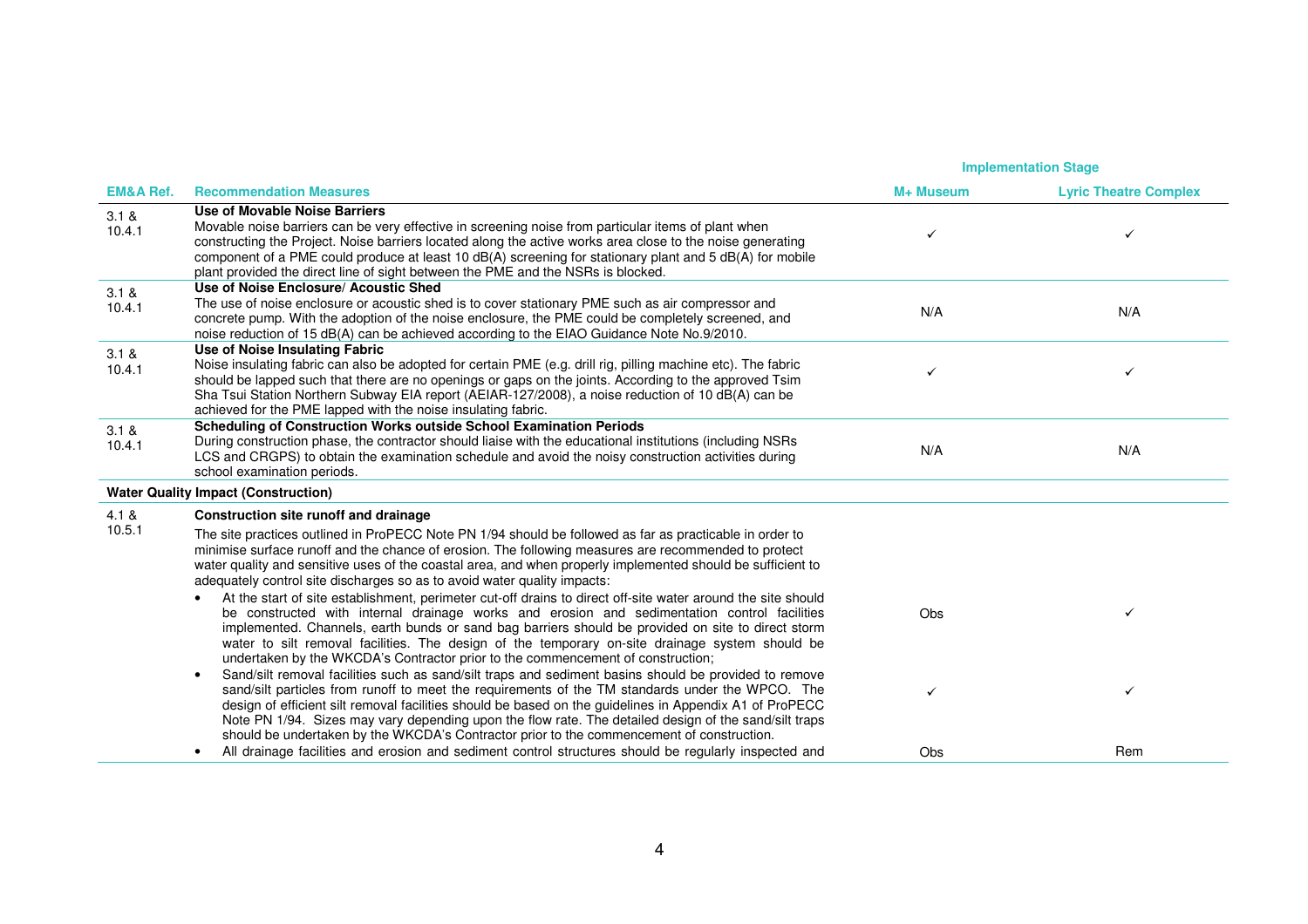|                      |                                                                                                                                                                                                                                                                                                                                                                                                                                                                                                                                                                                                                                                                                            | <b>Implementation Stage</b> |                              |
|----------------------|--------------------------------------------------------------------------------------------------------------------------------------------------------------------------------------------------------------------------------------------------------------------------------------------------------------------------------------------------------------------------------------------------------------------------------------------------------------------------------------------------------------------------------------------------------------------------------------------------------------------------------------------------------------------------------------------|-----------------------------|------------------------------|
| <b>EM&amp;A Ref.</b> | <b>Recommendation Measures</b>                                                                                                                                                                                                                                                                                                                                                                                                                                                                                                                                                                                                                                                             | M+ Museum                   | <b>Lyric Theatre Complex</b> |
|                      | maintained to ensure proper and efficient operation at all times and particularly during rainstorms.<br>Deposited silt and grit should be regularly removed, at the onset of and after each rainstorm to ensure<br>that these facilities are functioning properly at all times.<br>Measures should be taken to minimize the ingress of site drainage into excavations. If excavation of<br>trenches in wet periods is necessary, they should be dug and backfilled in short sections wherever<br>practicable. Water pumped out from foundation excavations should be discharged into storm drains via<br>silt removal facilities.                                                          | $\checkmark$                | ✓                            |
|                      | All vehicles and plant should be cleaned before leaving a construction site to ensure no earth, mud,<br>$\bullet$<br>debris and the like is deposited by them on roads. An adequately designed and sited wheel washing<br>facility should be provided at construction site exit where practicable. Wash-water should have sand<br>and silt settled out and removed regularly to ensure the continued efficiency of the process. The<br>section of access road leading to, and exiting from, the wheel-wash bay to the public road should be<br>paved with sufficient backfall toward the wheel-wash bay to prevent vehicle tracking of soil and silty<br>water to public roads and drains. | ✓                           | ✓                            |
|                      | Open stockpiles of construction materials or construction wastes on-site should be covered with<br>$\bullet$<br>tarpaulin or similar fabric during rainstorms. Measures should be taken to prevent the washing away of<br>construction materials, soil, silt or debris into any drainage system.                                                                                                                                                                                                                                                                                                                                                                                           | ✓                           | $\checkmark$                 |
|                      | Manholes (including newly constructed ones) should be adequately covered and temporarily sealed so<br>$\bullet$<br>as to prevent silt, construction materials or debris being washed into the drainage system and<br>stormwater runoff being directed into foul sewers.                                                                                                                                                                                                                                                                                                                                                                                                                    | $\checkmark$                | ✓                            |
|                      | Precautions should be taken at any time of the year when rainstorms are likely. Actions should be<br>$\bullet$<br>taken when a rainstorm is imminent or forecasted and actions to be taken during or after rainstorms<br>are summarized in Appendix A2 of ProPECC Note PN 1/94. Particular attention should be paid to the<br>control of silty surface runoff during storm events, especially for areas located near steep slopes.                                                                                                                                                                                                                                                         | $\checkmark$                | ✓                            |
|                      | Bentonite slurries used in piling or slurry walling should be reconditioned and reused wherever<br>$\bullet$<br>practicable. Temporary enclosed storage locations should be provided on-site for any unused<br>bentonite that needs to be transported away after all the related construction activities are completed.<br>The requirements in ProPECC Note PN 1/94 should be adhered to in the handling and disposal of<br>bentonite slurries.                                                                                                                                                                                                                                            | N/A                         | N/A                          |
|                      | <b>Barging facilities and activities</b>                                                                                                                                                                                                                                                                                                                                                                                                                                                                                                                                                                                                                                                   |                             |                              |
|                      | Recommendations for good site practices during operation of the proposed barging point include:                                                                                                                                                                                                                                                                                                                                                                                                                                                                                                                                                                                            |                             |                              |
|                      | All vessels should be sized so that adequate clearance is maintained between vessels and the seabed<br>in all tide conditions, to ensure that undue turbidity is not generated by turbulence from vessel<br>movement or propeller wash;                                                                                                                                                                                                                                                                                                                                                                                                                                                    | N/A                         | N/A                          |
|                      | Loading of barges and hoppers should be controlled to prevent splashing of material into the<br>surrounding water. Barges or hoppers should not be filled to a level that will cause the overflow of                                                                                                                                                                                                                                                                                                                                                                                                                                                                                       | N/A                         | N/A                          |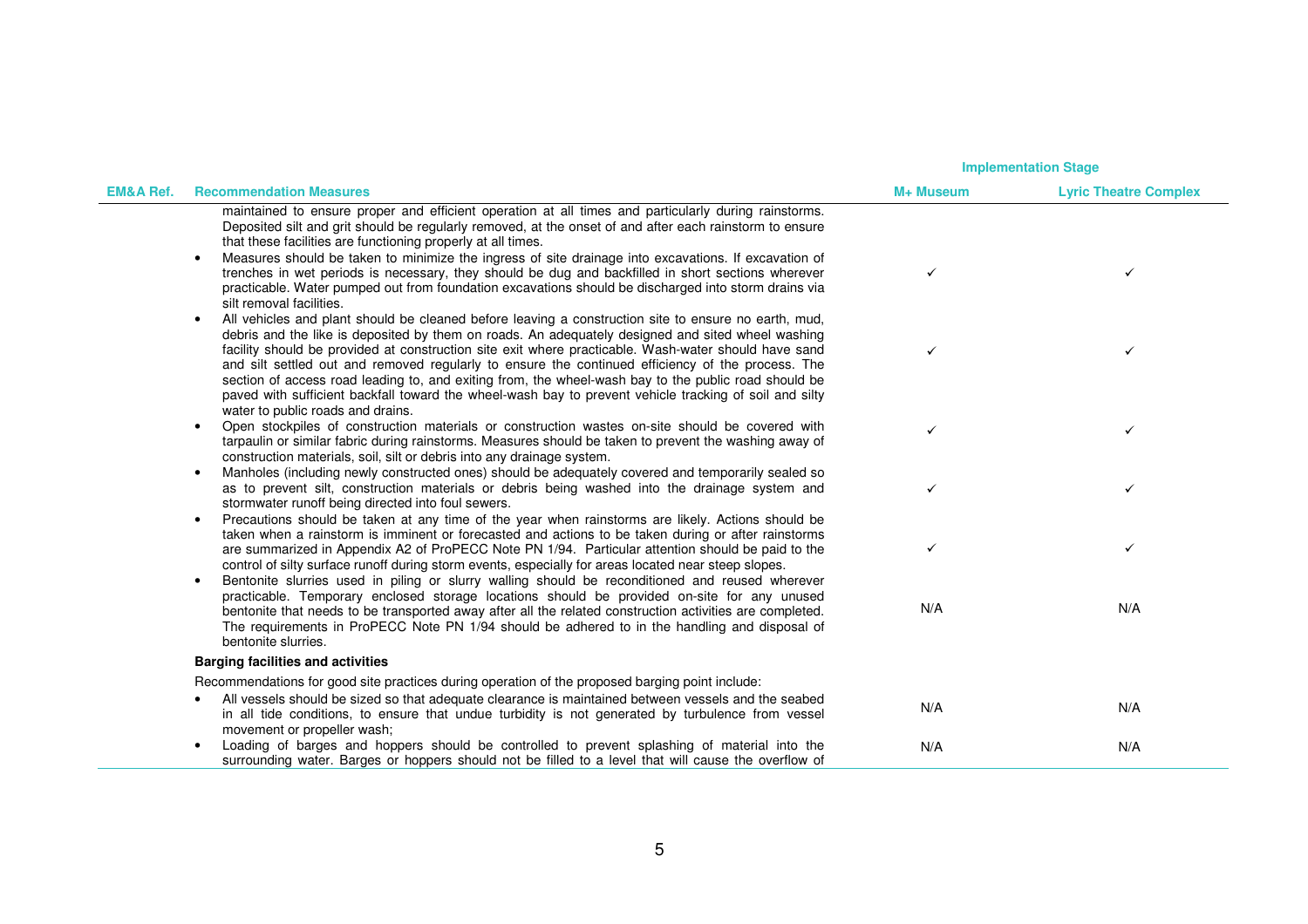|                      |                                                                                                                                                                                                                                                                                                                                                                                                                                         |            | <b>Implementation Stage</b>  |  |
|----------------------|-----------------------------------------------------------------------------------------------------------------------------------------------------------------------------------------------------------------------------------------------------------------------------------------------------------------------------------------------------------------------------------------------------------------------------------------|------------|------------------------------|--|
| <b>EM&amp;A Ref.</b> | <b>Recommendation Measures</b>                                                                                                                                                                                                                                                                                                                                                                                                          | M+ Museum  | <b>Lyric Theatre Complex</b> |  |
|                      | materials or polluted water during loading or transportation;<br>All hopper barges should be fitted with tight fitting seals to their bottom openings to prevent leakage of<br>$\bullet$<br>material; and<br>Construction activities should not cause foam, oil, grease, scum, litter or other objectionable matter to<br>$\bullet$<br>be present on the water within the site.                                                         | N/A<br>N/A | N/A<br>N/A                   |  |
| 4.1 &                | Sewage effluent from construction workforce                                                                                                                                                                                                                                                                                                                                                                                             |            |                              |  |
| 10.5.1               | Temporary sanitary facilities, such as portable chemical toilets, should be employed on-site where<br>necessary to handle sewage from the workforce. A licensed contractor should be employed to provide<br>appropriate and adequate portable toilets and be responsible for appropriate disposal and maintenance.                                                                                                                      |            | ✓                            |  |
| 4.1 &                | <b>General construction activities</b>                                                                                                                                                                                                                                                                                                                                                                                                  |            |                              |  |
| 10.5.1               | Construction solid waste, debris and refuse generated on-site should be collected, handled and<br>disposed of properly to avoid entering any nearby storm water drain. Stockpiles of cement and other<br>construction materials should be kept covered when not being used.                                                                                                                                                             | Obs        |                              |  |
|                      | Oils and fuels should only be stored in designated areas which have pollution prevention facilities. To<br>prevent spillage of fuels and solvents to any nearby storm water drain, all fuel tanks and storage areas<br>should be provided with locks and be sited on sealed areas, within bunds of a capacity equal to 110%<br>of the storage capacity of the largest tank. The bund should be drained of rainwater after a rain event. | Obs        | Obs                          |  |
|                      | <b>Waste Management Implications (Construction)</b>                                                                                                                                                                                                                                                                                                                                                                                     |            |                              |  |
| 6.1 &                | <b>Good Site Practices</b>                                                                                                                                                                                                                                                                                                                                                                                                              |            |                              |  |
| 10.7.1               | Recommendations for good site practices during the construction activities include:                                                                                                                                                                                                                                                                                                                                                     |            |                              |  |
|                      | Nomination of an approved person, such as a site manager, to be responsible for good site practices,<br>arrangements for collection and effective disposal to an appropriate facility, of all wastes generated at<br>the site                                                                                                                                                                                                           | ✓          | ✓                            |  |
|                      | Training of site personnel in proper waste management and chemical handling procedures<br>$\bullet$                                                                                                                                                                                                                                                                                                                                     | ✓          |                              |  |
|                      | Provision of sufficient waste disposal points and regular collection of waste<br>$\bullet$                                                                                                                                                                                                                                                                                                                                              | Obs        |                              |  |
|                      | Appropriate measures to minimise windblown litter and dust/odour during transportation of waste by<br>either covering trucks or by transporting wastes in enclosed containers                                                                                                                                                                                                                                                           |            |                              |  |
|                      | Provision of wheel washing facilities before the trucks leaving the works area so as to minimise dust<br>$\bullet$<br>introduction to public roads                                                                                                                                                                                                                                                                                      |            | Obs                          |  |
|                      | Well planned delivery programme for offsite disposal such that adverse environmental impact from<br>$\bullet$<br>transporting the inert or non-inert C&D materials is not anticipated                                                                                                                                                                                                                                                   |            | ✓                            |  |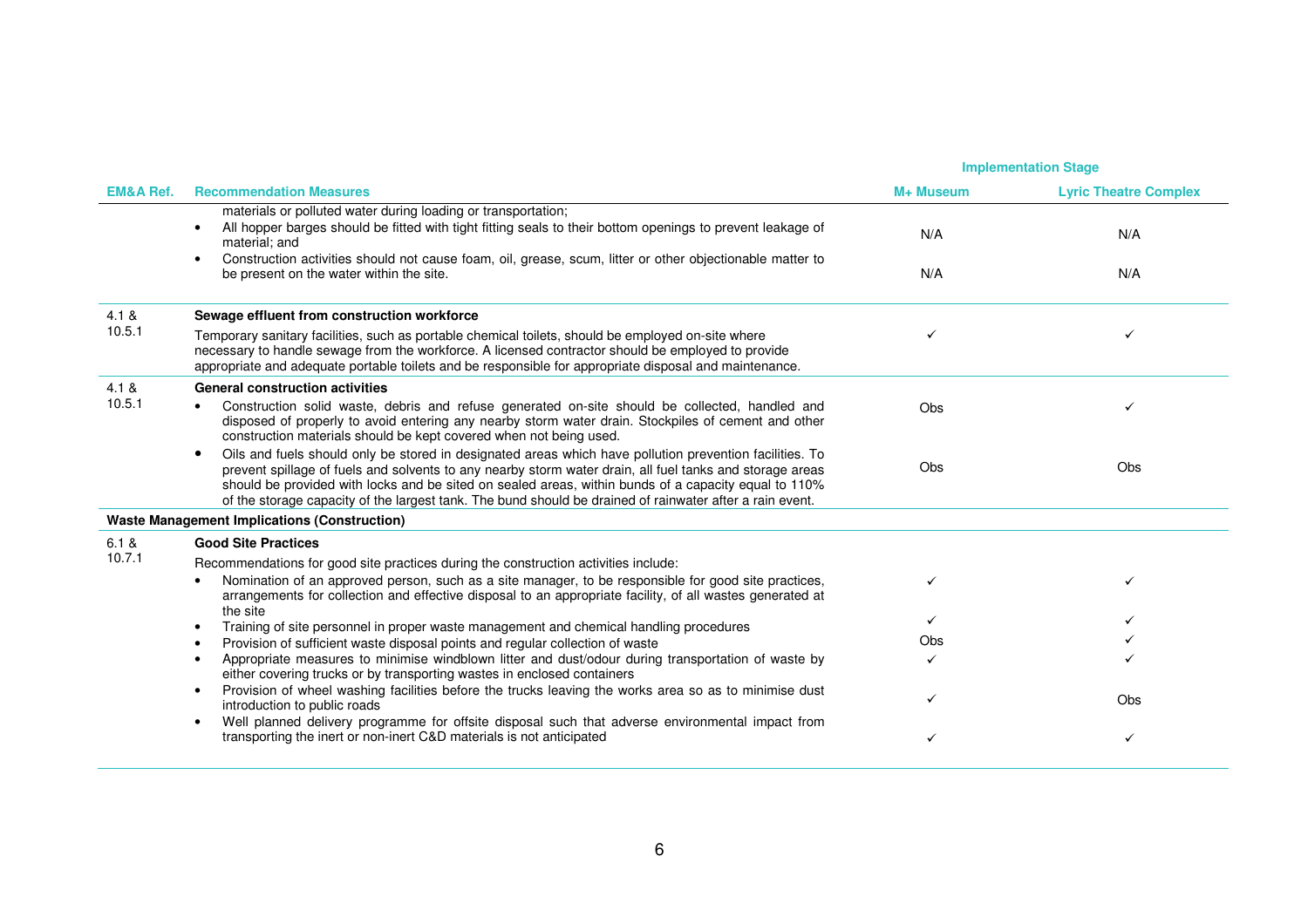|                      |                                                                                                                                                                                                                                                                                                                                                                                                                                                                                                                                                                                                                                                                                                                            |           | <b>Implementation Stage</b>  |  |
|----------------------|----------------------------------------------------------------------------------------------------------------------------------------------------------------------------------------------------------------------------------------------------------------------------------------------------------------------------------------------------------------------------------------------------------------------------------------------------------------------------------------------------------------------------------------------------------------------------------------------------------------------------------------------------------------------------------------------------------------------------|-----------|------------------------------|--|
| <b>EM&amp;A Ref.</b> | <b>Recommendation Measures</b>                                                                                                                                                                                                                                                                                                                                                                                                                                                                                                                                                                                                                                                                                             | M+ Museum | <b>Lyric Theatre Complex</b> |  |
| 6.1 &                | <b>Waste Reduction Measures</b>                                                                                                                                                                                                                                                                                                                                                                                                                                                                                                                                                                                                                                                                                            |           |                              |  |
| 10.7.1               | Recommendations to achieve waste reduction include:                                                                                                                                                                                                                                                                                                                                                                                                                                                                                                                                                                                                                                                                        |           |                              |  |
|                      | Sort inert C&D material to recover any recyclable portions such as metals<br>$\bullet$                                                                                                                                                                                                                                                                                                                                                                                                                                                                                                                                                                                                                                     |           | ✓                            |  |
|                      | Segregation and storage of different types of waste in different containers or skips to enhance reuse or<br>$\bullet$<br>recycling of materials and their proper disposal                                                                                                                                                                                                                                                                                                                                                                                                                                                                                                                                                  |           |                              |  |
|                      | Encourage collection of recyclable waste such as waste paper and aluminium cans by providing<br>$\bullet$<br>separate labelled bins to enable such waste to be segregated from other general refuse generated by<br>the work force                                                                                                                                                                                                                                                                                                                                                                                                                                                                                         |           |                              |  |
|                      | Proper site practices to minimise the potential for damage or contamination of inert C&D materials<br>$\bullet$                                                                                                                                                                                                                                                                                                                                                                                                                                                                                                                                                                                                            |           | Obs                          |  |
|                      | Plan the use of construction materials carefully to minimise amount of waste generated and avoid<br>$\bullet$<br>unnecessary generation of waste                                                                                                                                                                                                                                                                                                                                                                                                                                                                                                                                                                           |           | ✓                            |  |
| 6.1 &                | Inert and Non-inert C&D Materials                                                                                                                                                                                                                                                                                                                                                                                                                                                                                                                                                                                                                                                                                          |           |                              |  |
| 10.7.1               | In order to minimise impacts resulting from collection and transportation of inert C&D material for off-site<br>disposal, the excavated materials should be reused on-site as fill material as far as practicable. In addition,<br>inert C&D material generated from excavation works could be reused as fill materials in local projects that<br>require public fill for reclamation.                                                                                                                                                                                                                                                                                                                                     |           |                              |  |
|                      | The surplus inert C&D material will be disposed of at the Government's PFRFs for beneficial use by<br>$\bullet$<br>other projects in Hong Kong.<br>Liaison with the CEDD Public Fill Committee (PFC) on the allocation of space for disposal of the inert<br>$\bullet$                                                                                                                                                                                                                                                                                                                                                                                                                                                     |           |                              |  |
|                      | C&D materials at PFRF is underway. No construction work is allowed to proceed until all issues on<br>management of inert C&D materials have been resolved and all relevant arrangements have been<br>endorsed by the relevant authorities including PFC and EPD.                                                                                                                                                                                                                                                                                                                                                                                                                                                           |           |                              |  |
|                      | The C&D materials generated from general site clearance should be sorted on site to segregate any<br>$\bullet$<br>inert materials for reuse or disposal of at PFRFs whereas the non-inert materials will be disposed of at<br>the designated landfill site.                                                                                                                                                                                                                                                                                                                                                                                                                                                                | ✓         | ✓                            |  |
|                      | In order to monitor the disposal of inert and non-inert C&D materials at respectively PFRFs and the<br>$\bullet$<br>designated landfill site, and to control fly-tipping, it is recommended that the Contractor should follow<br>the Technical Circular (Works) No.6/2010 for Trip Ticket System for Disposal of Construction &<br>Demolition Materials issued by Development Bureau. In addition, it is also recommended that the<br>Contractor should prepare and implement a Waste Management Plan detailing their various waste<br>arising and waste management practices in accordance with the relevant requirements of the<br>Technical Circular (Works) No. 19/2005 Environmental Management on Construction Site. | ✓         | ✓                            |  |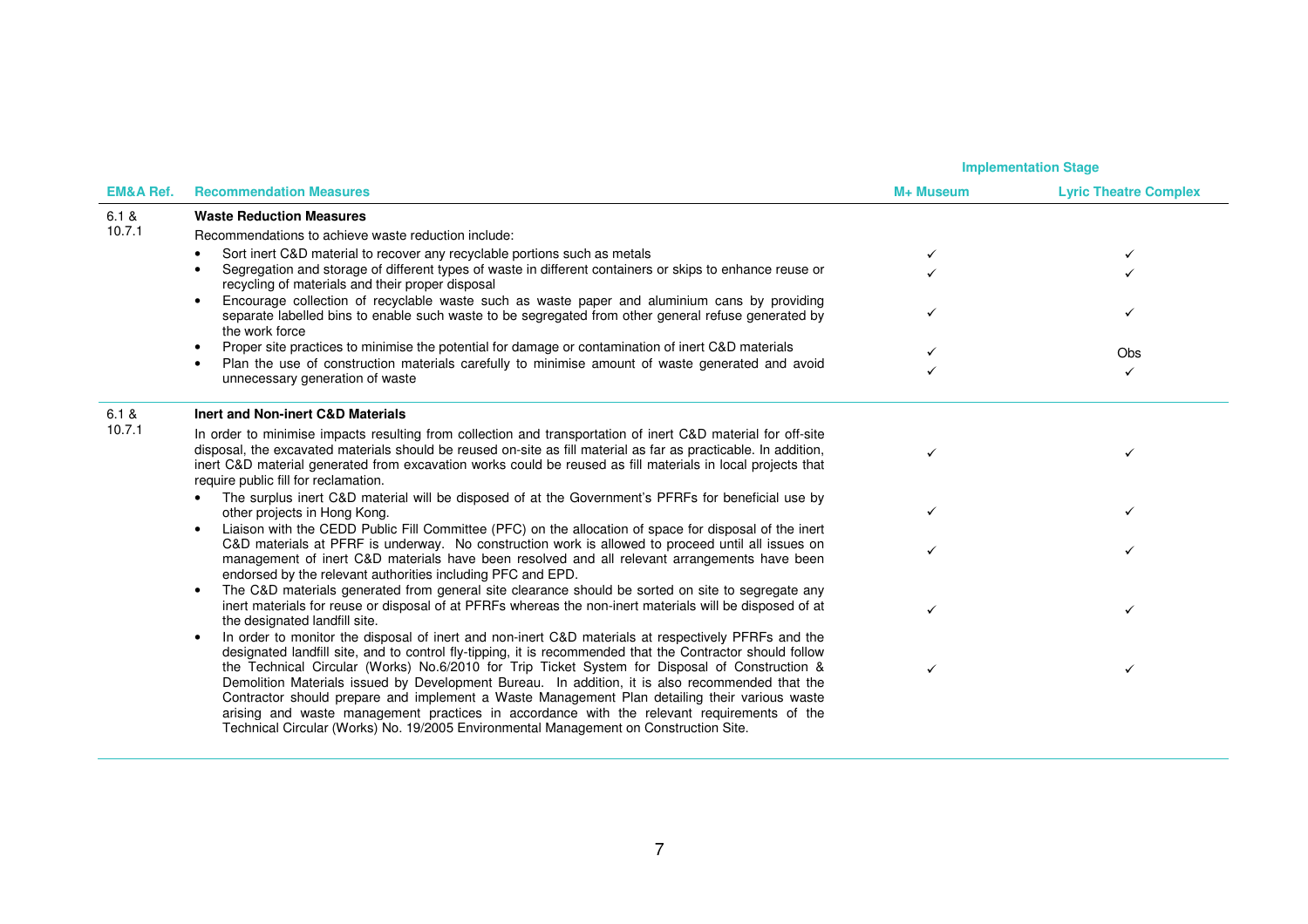|                      |                                                                                                                                                                                                                                                                                                                                                                                                                                                                                                                                                                                                                                                                                                                                                                                                                                                                                          | <b>Implementation Stage</b> |                              |
|----------------------|------------------------------------------------------------------------------------------------------------------------------------------------------------------------------------------------------------------------------------------------------------------------------------------------------------------------------------------------------------------------------------------------------------------------------------------------------------------------------------------------------------------------------------------------------------------------------------------------------------------------------------------------------------------------------------------------------------------------------------------------------------------------------------------------------------------------------------------------------------------------------------------|-----------------------------|------------------------------|
| <b>EM&amp;A Ref.</b> | <b>Recommendation Measures</b>                                                                                                                                                                                                                                                                                                                                                                                                                                                                                                                                                                                                                                                                                                                                                                                                                                                           | M+ Museum                   | <b>Lyric Theatre Complex</b> |
| 6.1 &<br>10.7.1      | <b>Chemical Waste</b><br>If chemical wastes are produced at the construction site, the Contractor will be required to register with<br>$\bullet$<br>the EPD as a chemical waste producer and to follow the guidelines stated in the "Code of Practice on<br>the Packaging Labelling and Storage of Chemical Wastes". Good quality containers compatible with<br>the chemical wastes should be used, and incompatible chemicals should be stored separately.<br>Appropriate labels should be securely attached on each chemical waste container indicating the<br>corresponding chemical characteristics of the chemical waste, such as explosive, flammable, oxidizing,<br>irritant, toxic, harmful, corrosive, etc. The Contractor should use a licensed collector to transport and<br>dispose of the chemical wastes at the approved Chemical Waste Treatment Centre or other licensed | Obs/Rem                     | Obs                          |
|                      | recycling facilities, in accordance with the Waste Disposal (Chemical Waste) (General) Regulation.<br>Potential environmental impacts arising from the handling activities (including storage, collection,<br>$\bullet$<br>transportation and disposal of chemical waste) are expected to be minimal with the implementation of<br>appropriate mitigation measures as recommended.                                                                                                                                                                                                                                                                                                                                                                                                                                                                                                       | $\checkmark$                | ✓                            |
| 6.1 &<br>10.7.1      | <b>General Refuse</b><br>General refuse should be stored in enclosed bins or compaction units separated from inert C&D materials.<br>A reputable waste collector should be employed by the Contractor to remove general refuse from the site,<br>separately from inert C&D materials. Preferably an enclosed and covered area should be provided to<br>reduce the occurrence of 'wind blown' light material.                                                                                                                                                                                                                                                                                                                                                                                                                                                                             | ✓                           | ✓                            |
|                      | <b>Land Contamination (Construction)</b>                                                                                                                                                                                                                                                                                                                                                                                                                                                                                                                                                                                                                                                                                                                                                                                                                                                 |                             |                              |
| 7.1 &<br>10.8.1      | The potential for land contamination issues at the TST Fire Station due to its future relocation will be<br>confirmed by site investigation after land acquisition. Where necessary, mitigation measures for minimising<br>potential exposure to contaminated materials (if any) or remediation measures will be identified. If<br>contaminated land is identified (e.g., during decommissioning of fuel oil storage tanks) after the<br>commencement of works, mitigation measures are proposed in order to minimise the potentially adverse<br>effects on the health and safety of construction workers and impacts arising from the disposal of potentially<br>contaminated materials.                                                                                                                                                                                                |                             |                              |
|                      | The following measures are proposed for excavation and transportation of contaminated material:<br>To minimize the chance for construction workers to come into contact with any contaminated materials.<br>$\bullet$<br>bulk earth-moving excavation equipment should be employed;<br>Contact with contaminated materials can be minimised by wearing appropriate clothing and personal<br>$\bullet$                                                                                                                                                                                                                                                                                                                                                                                                                                                                                    | N/A                         | N/A                          |
|                      | protective equipment such as gloves and masks (especially when interacting directly with<br>contaminated material), provision of washing facilities and prohibition of smoking and eating on site;<br>Stockpiling of contaminated excavated materials on site should be avoided as far as possible;<br>$\bullet$                                                                                                                                                                                                                                                                                                                                                                                                                                                                                                                                                                         | N/A<br>N/A                  | N/A<br>N/A                   |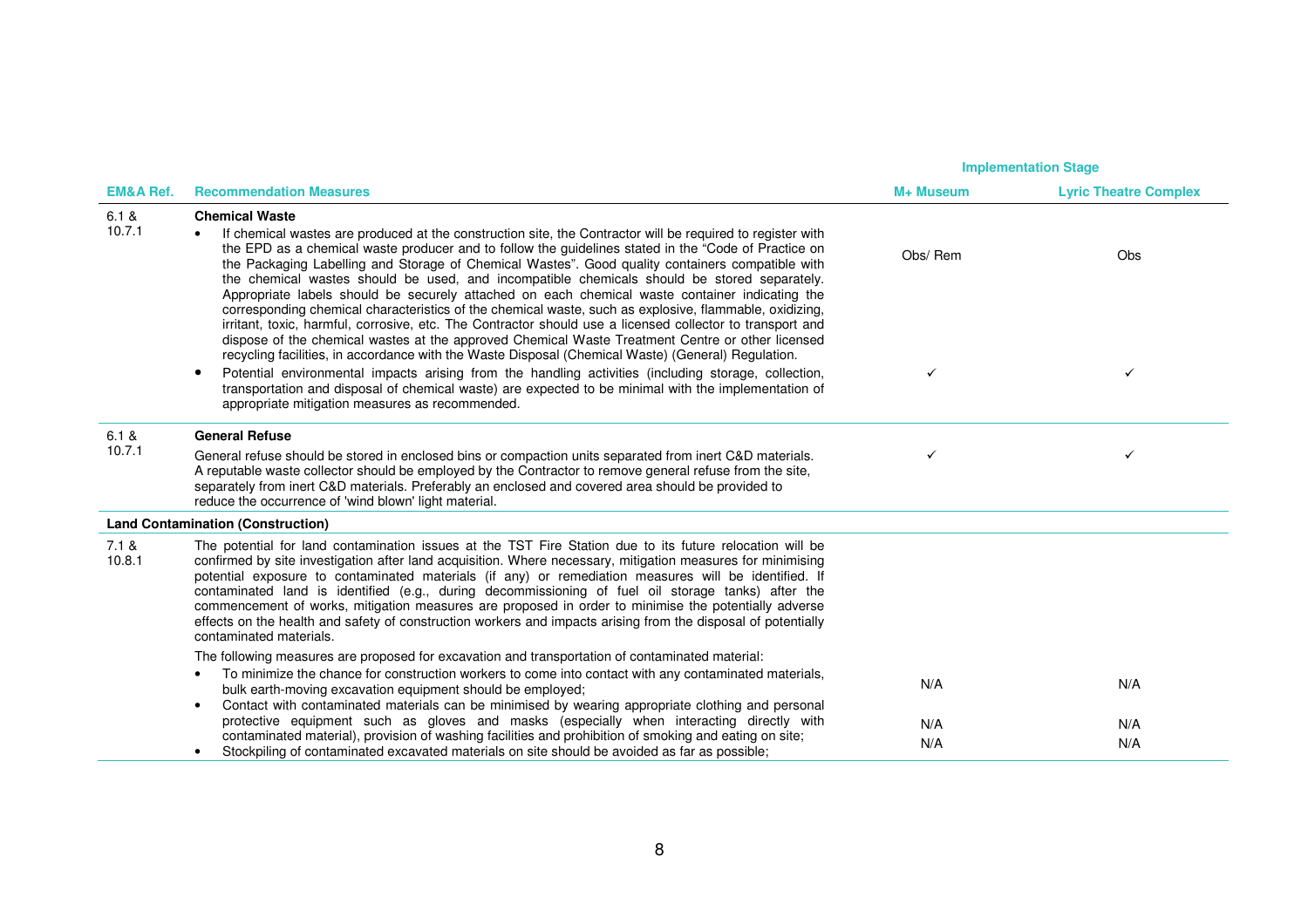|                           |                                                                                                                                                                                                                                                                                                                                                                     | <b>Implementation Stage</b> |                              |
|---------------------------|---------------------------------------------------------------------------------------------------------------------------------------------------------------------------------------------------------------------------------------------------------------------------------------------------------------------------------------------------------------------|-----------------------------|------------------------------|
| <b>EM&amp;A Ref.</b>      | <b>Recommendation Measures</b>                                                                                                                                                                                                                                                                                                                                      | M+ Museum                   | <b>Lyric Theatre Complex</b> |
|                           | The use of contaminated soil for landscaping purpose should be avoided unless pre-treatment was<br>carried out:                                                                                                                                                                                                                                                     | N/A                         | N/A                          |
|                           | Vehicles containing any contaminated excavated materials should be suitably covered to reduce dust<br>$\bullet$<br>emissions and/or release of contaminated wastewater:                                                                                                                                                                                             | N/A                         | N/A                          |
|                           | Truck bodies and tailgates should be sealed to stop any discharge;<br>$\bullet$                                                                                                                                                                                                                                                                                     | N/A                         | N/A                          |
|                           | Only licensed waste haulers should be used to collect and transport contaminated material to<br>treatment/disposal site and should be equipped with tracking system to avoid fly tipping;<br>Speed control for trucks carrying contaminated materials should be exercised;                                                                                          | N/A                         | N/A                          |
|                           | Observe all relevant regulations in relation to waste handling, such as Waste Disposal Ordinance (Cap                                                                                                                                                                                                                                                               | N/A                         | N/A                          |
|                           | 354), Waste Disposal (Chemical Waste) (General) Regulation (Cap 354) and obtain all necessary<br>permits where required; and                                                                                                                                                                                                                                        | N/A                         | N/A                          |
|                           | Maintain records of waste generation and disposal quantities and disposal arrangements.                                                                                                                                                                                                                                                                             | N/A                         | N/A                          |
|                           | <b>Ecological Impact (Construction)</b>                                                                                                                                                                                                                                                                                                                             |                             |                              |
|                           | No mitigation measure is required.                                                                                                                                                                                                                                                                                                                                  |                             |                              |
|                           | Landscape and Visual Impact (Construction)                                                                                                                                                                                                                                                                                                                          |                             |                              |
| Table 9.1 &<br>10.8 (CM1) | Trees should be retained in situ on site as far as possible. Should tree removal be unavoidable due to<br>construction impacts, trees will be transplanted or felled with reference to the stated criteria in the Tree<br>Removal Applications to be submitted to relevant government departments for approval in accordance to<br>ETWB TCW No. 29/2004 and 3/2006. | $\checkmark$                | N/A                          |
| Table 9.1 &<br>10.8 (CM2) | Compensatory tree planting shall be incorporated to the proposed project and maximize the new tree,<br>shrubs and other vegetation planting to compensate tree felled and vegetation removed. Also,<br>implementation of compensatory planting should be of a ratio not less than 1:1 in terms of quality and<br>quantity within the site.                          | N/A                         | N/A                          |
| Table 9.1 &<br>10.8 (CM3) | Buffer trees for screening purposes to soften the hard architectural and engineering structures and facilities.                                                                                                                                                                                                                                                     | N/A                         | N/A                          |
| Table 9.1 &<br>10.8 (CM4) | Softscape treatments such as vertical green wall panel /planting of climbing and/or weeping plants, etc, to<br>maximize the green coverage and soften the hard architectural and engineering structures and facilities.                                                                                                                                             | N/A                         | N/A                          |
| Table 9.1 &<br>10.8 (CM5) | Roof greening by means of intensive and extensive green roof to maximize the green coverage and<br>improve aesthetic appeal and visual quality of the building/structure.                                                                                                                                                                                           | N/A                         | N/A                          |
| Table 9.1 &<br>10.8 (CM6) | Sensitive streetscape design should be incorporated along all new roads and streets.                                                                                                                                                                                                                                                                                | N/A                         | N/A                          |